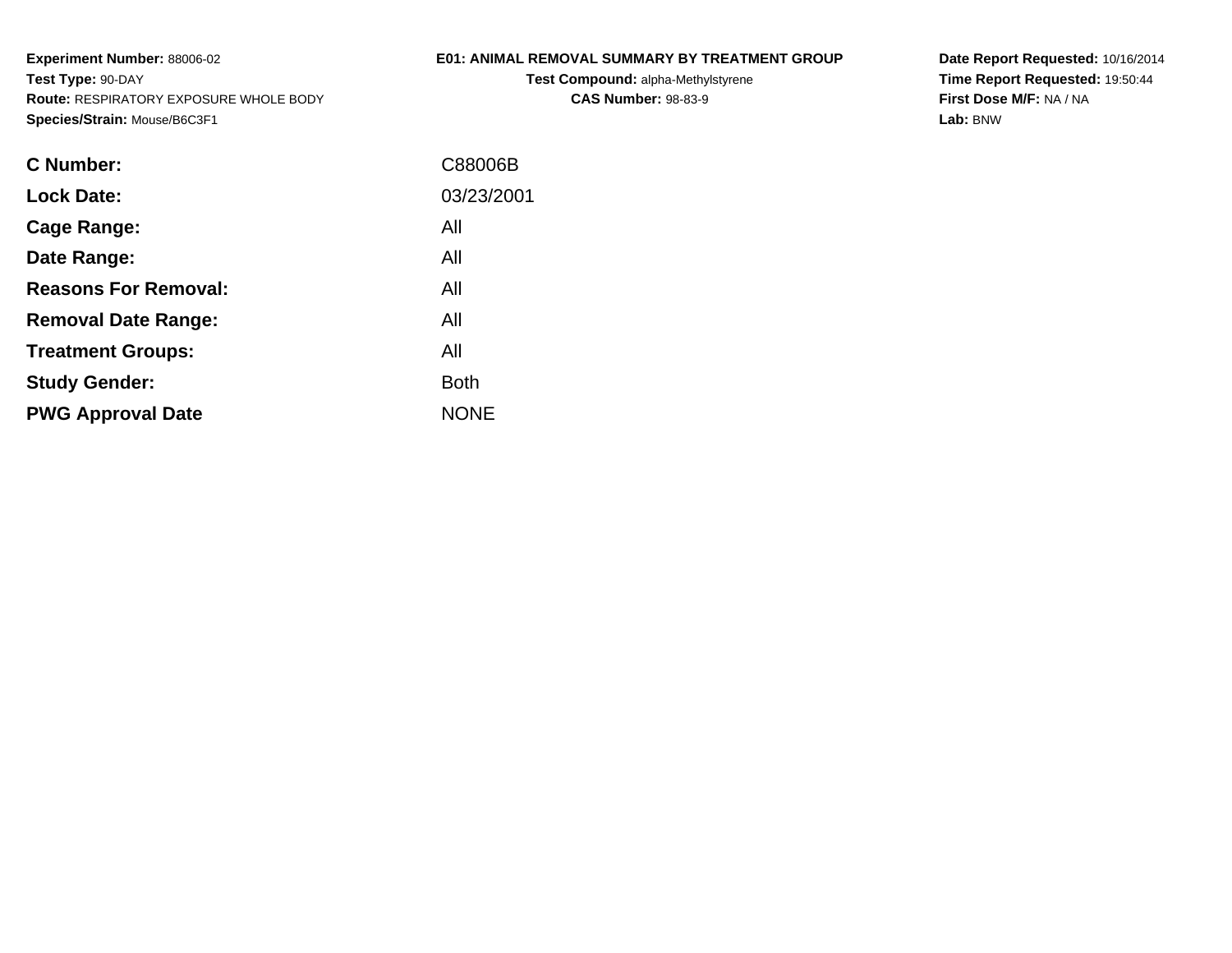## **E01: ANIMAL REMOVAL SUMMARY BY TREATMENT GROUP**

**Test Compound:** alpha-Methylstyrene**CAS Number:** 98-83-9

**Date Report Requested:** 10/16/2014**Time Report Requested:** 19:50:44**First Dose M/F:** NA / NA**Lab:** BNW

**MALE**

| <b>TREATMENT</b> | <b>Natural</b><br>Death | <b>Terminal</b><br><b>Sacrifice</b> |
|------------------|-------------------------|-------------------------------------|
| CONTROL          | 0                       | 10                                  |
| 75 PPM           | 0                       | 10                                  |
| <b>150 PPM</b>   | 0                       | 10                                  |
| 300 PPM          | 0                       | 10                                  |
| 600 PPM          | 0                       | 10                                  |
| 1000 PPM         | 0                       | 10                                  |
| <b>TOTAL</b>     | 0                       | 60                                  |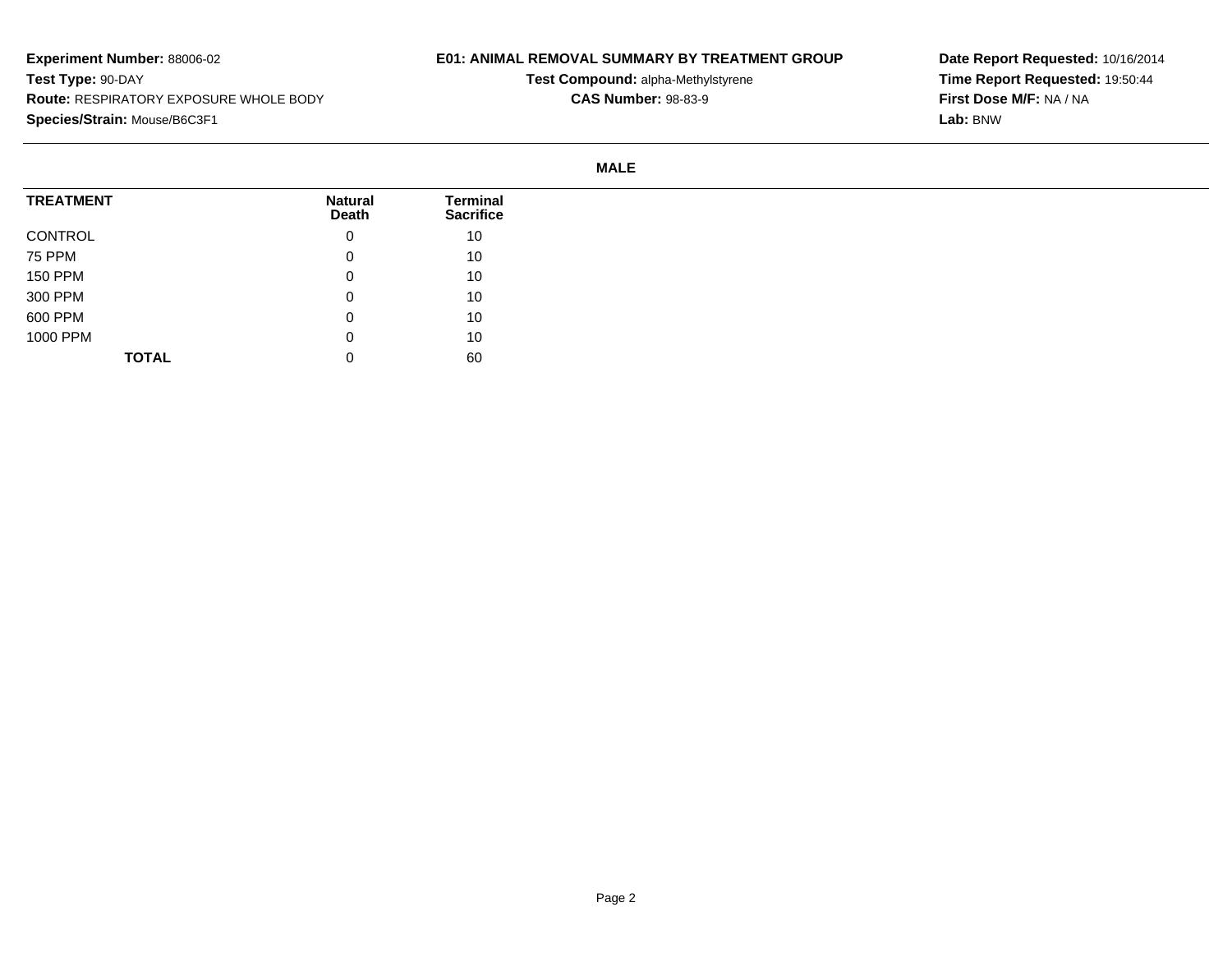## **E01: ANIMAL REMOVAL SUMMARY BY TREATMENT GROUP**

**Test Compound:** alpha-Methylstyrene**CAS Number:** 98-83-9

\*\*\*END OF MALE DATA\*\*\*

**Date Report Requested:** 10/16/2014**Time Report Requested:** 19:50:44**First Dose M/F:** NA / NA**Lab:** BNW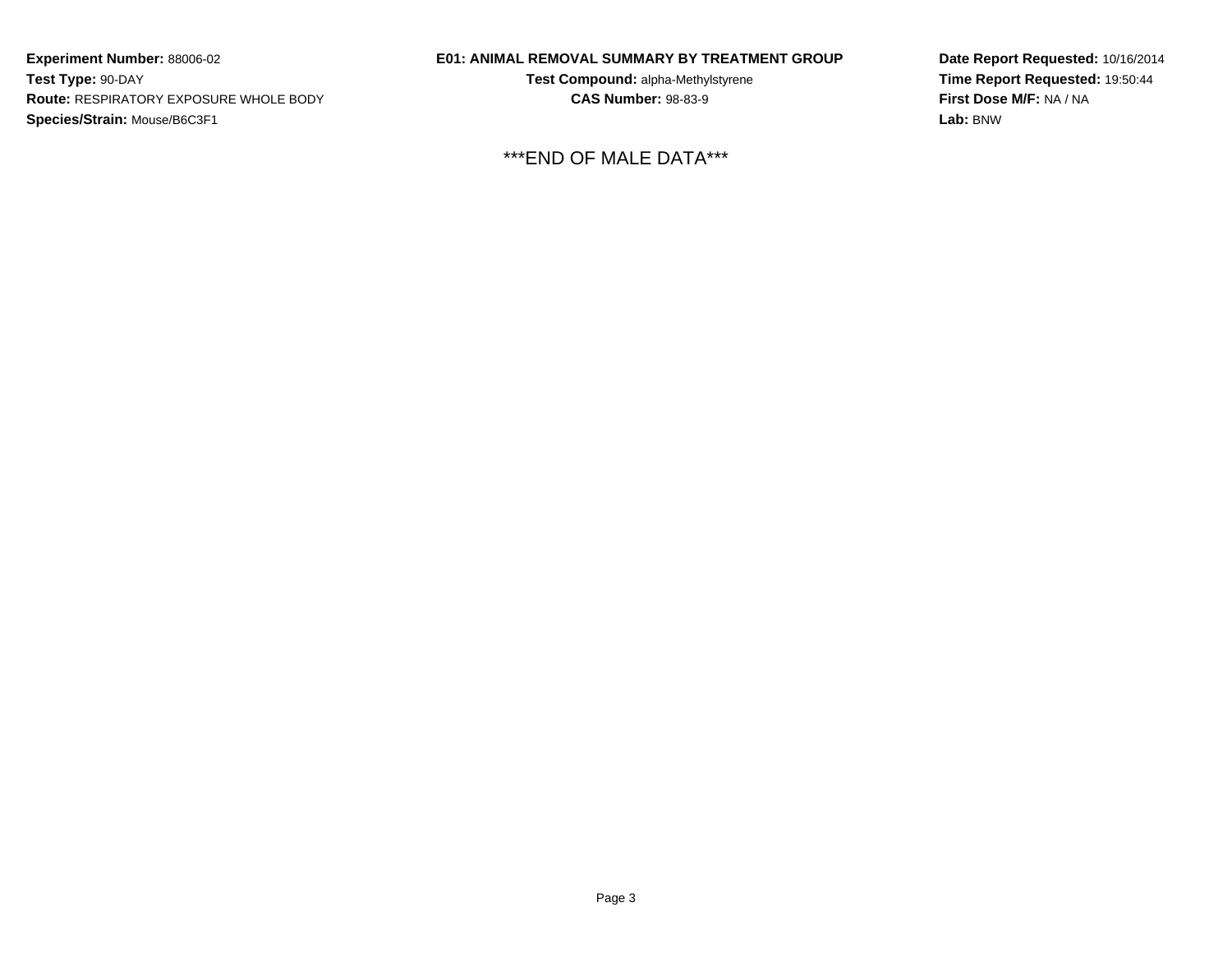## **E01: ANIMAL REMOVAL SUMMARY BY TREATMENT GROUP**

**Test Compound:** alpha-Methylstyrene**CAS Number:** 98-83-9

**Date Report Requested:** 10/16/2014**Time Report Requested:** 19:50:44**First Dose M/F:** NA / NA**Lab:** BNW

#### **FEMALE**

| <b>TREATMENT</b> | <b>Natural</b><br>Death | <b>Terminal</b><br><b>Sacrifice</b> |
|------------------|-------------------------|-------------------------------------|
| CONTROL          | 0                       | 10                                  |
| 75 PPM           | 0                       | 10                                  |
| <b>150 PPM</b>   | 0                       | 10                                  |
| 300 PPM          | 0                       | 10                                  |
| 600 PPM          | $\mathbf{0}$            | 10                                  |
| 1000 PPM         | ົ<br><u>_</u>           | 8                                   |
| <b>TOTAL</b>     | ⌒<br><u>.</u>           | 58                                  |